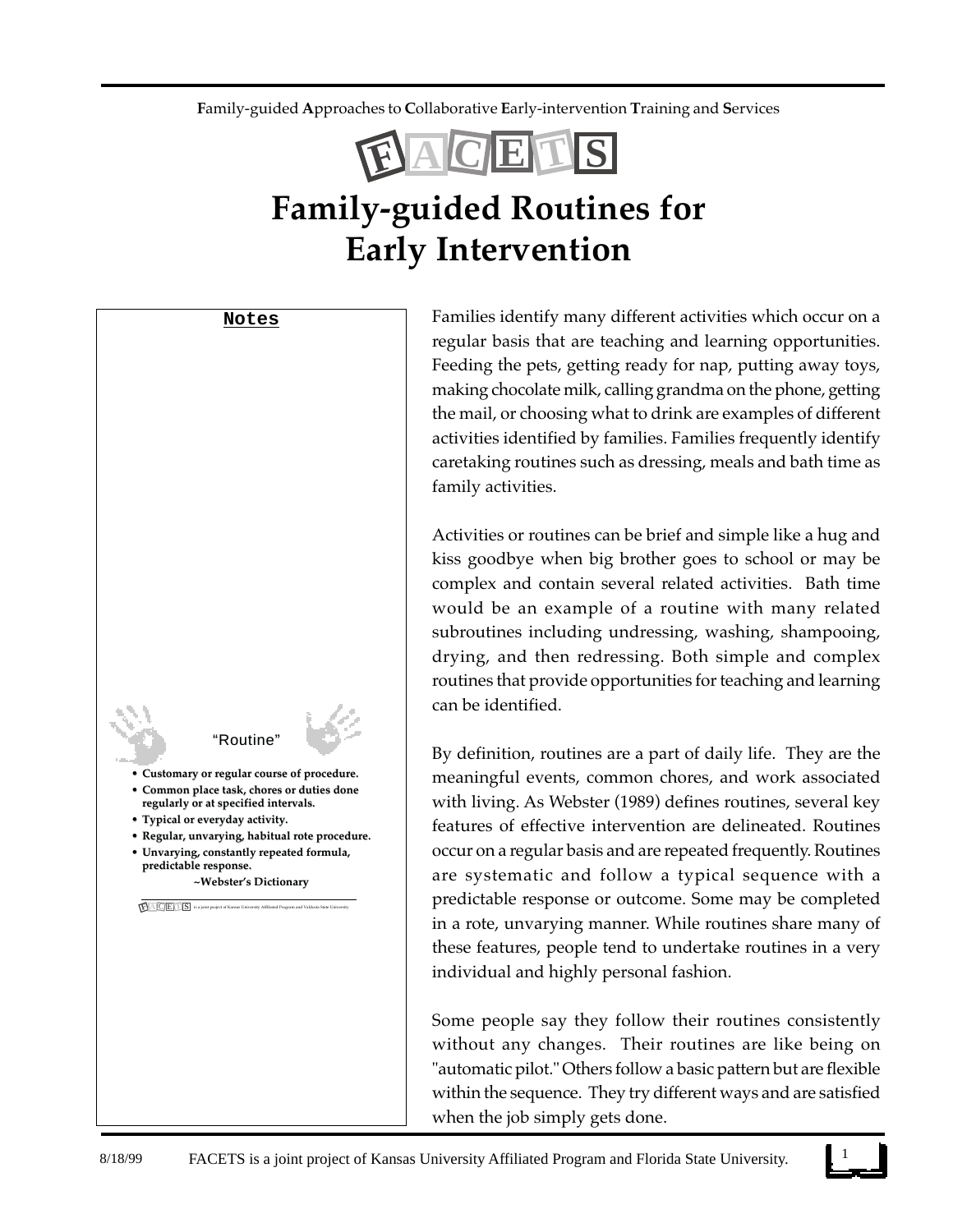#### **Notes**





**"We have many daily activities. We get up and "We have many daily activities. We get up and**  he has breakfast. We play in the floor and watch **TV. He helps me vacuum and clean up, and then TV. He helps me vacuum and clean up, and then**  we go outside and play. Then in the afternoon, if we don't go to town, we go in and have a snack **and wait for the other kids to come home from and wait for the other kids to come home from**  school. Some days we go into town for his **therapies."**

 $\textbf{F}$  **A C E T S** is a joint project of Kansas University Affiliated Program and Valdosta State University



**"It's difficult for me to work with him in "It's to work him in the afternoons. Once the other children the afternoons. Once the other children**  come home, it's harder because I have **three other people to take care of."**

**F A C E T S** is a joint project of Kansas University Affiliated Program and Valdosta State University

Some individuals report limited flexibility in certain routines and yet considerable flexiblity in others. One mother commented, "Don't mess with my morning routine until I've had my coffee." Yet, she described herself as adaptable within other routines, such as housekeeping. "I may pick up a few things, dust, and then vacuum, or I may throw everything on the couch while I vacuum and then put it away later. My goal is to get the room picked up before the kids get home from school. I don't care as much about how it happens as long as it happens."

Routines are functional events of daily living in which the consistent procedures provide a familiar framework for careproviders and children to engage in teaching and learning. Routines are valued as a context for intervention with children who have special needs because they are so repetitive and predictable. Routines are common chores or everyday activities, and as such offer opportunities to practice meaningful skills in settings and situations as they are needed. Careproviders are available and interacting with the child to accomplish the task at hand. In most routines, a positive outcome is achieved, e.g. a snack or a dry diaper!

Many variables impact individual routines...

- family history, culture, and values;
- personality or style;
- the number of people in a household;
- environmental arrangements, such as sharing a bathroom;
- logistics, such as work or school schedules;
- age and gender;
- physical and mental health;
- abilities and disabilities...

The variables, and their impact, are essential for families and team members to consider when identifying routines for intervention. Focusing discussions, brainstorming, joint problem solving, and planning on those variables ensures that intervention programs remain responsive to the family and individualized for the child's priorities.

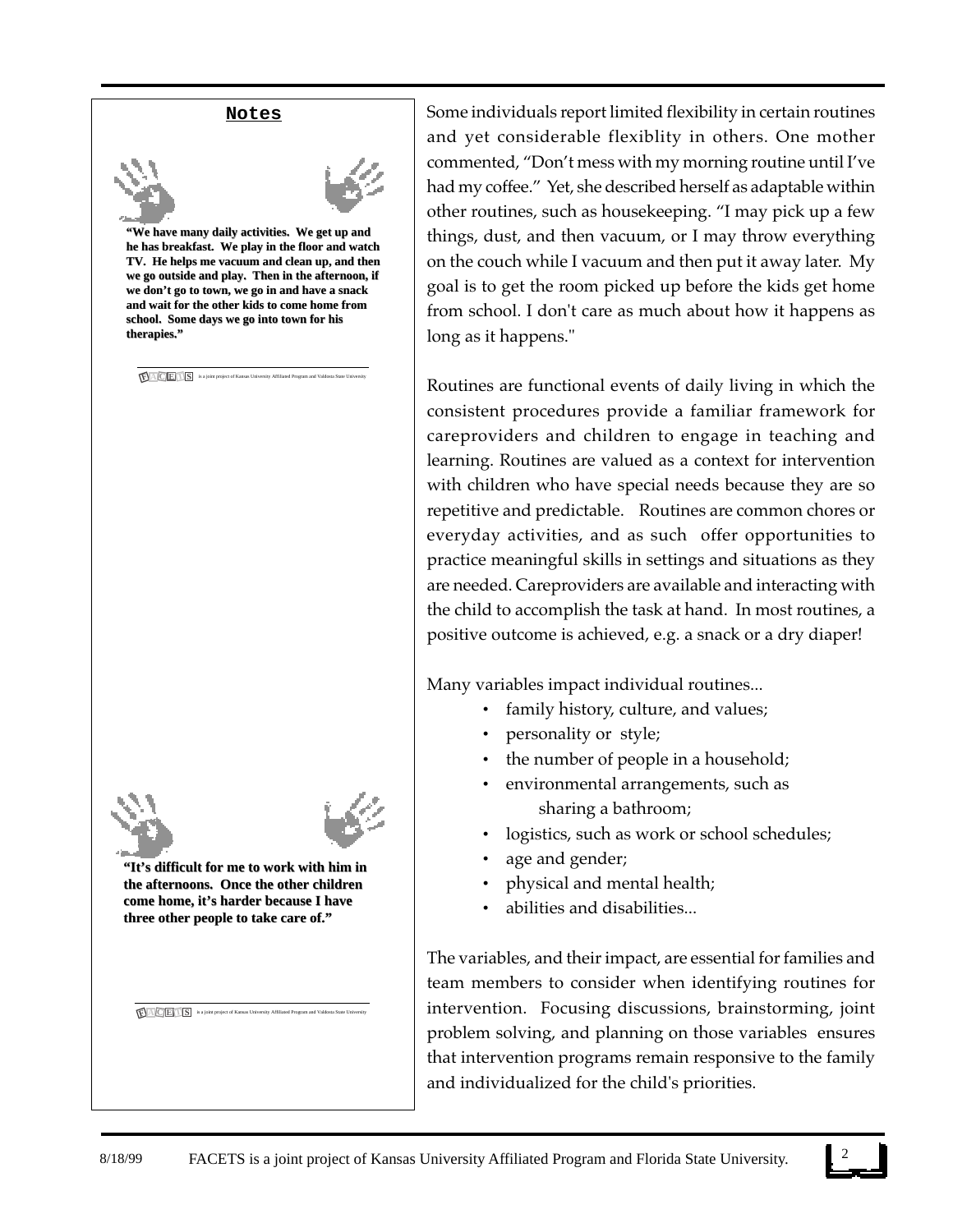# **Notes**



**"Our routines vary. It just depends. There "Our routines vary. It just are different days that we have therapy and are different days that we have therapy and people coming. We usually don't have a people coming. We usually don't have a typical stay at home day."**

 $\textbf{F}$  **A C E T S** is a joint project of Kansas University Affiliated Program and Valdosta State University

Components of a Routine

- **Beginning and ending**
- **Outcome oriented**
- **Meaningful**
- **Predictable**
- **Sequential or systematic**
- **Repetitious**

**F A C E T S** is a joint project of Kansas University Affiliated Program and Valdosta State University

Families respond differently to questions about their typical day. Some families identify diapering, snacks, dressing, handwashing, tooth brushing, hair care, bathing, watching Barney, or reading a story as typical daily care routines. Others identify specific activities related to the care of their child, such as doctor or therapy appointments, physical exercises, or medical procedures, such as breathing treatments or stoma care. Some careproviders identify family activities and list housework (e.g., cooking, laundry, running errands, shopping, car pool duties), jobs (e.g. dad works 7:30 until 5:00), and community activities (aerobics, church, little league). Still others identify their daily schedule as their "routine" and respond with a sequence of activities with times of the day (e.g. we get up at 7:30 am).

Sometimes families are not able to easily identify typical daily routines because every day is different. Activities may vary widely and schedules may be very flexible. Multiple care providers, each with his or her own approach, may assist the child. A highly variable and frequently changing lifestyle does not preclude family- guided routines based intervention. While the frequency, sequence, and procedure may vary, families complete tasks to accomplish outcomes in their own time frame. Routines should not be equated with schedules, even though many careproviders and interventionists frequently do so due to the time constraints placed on early intervention services.

Any activity can become a routine if it is repeated regularly, has a predictable outcome, and if a sequence can be developed. Actions or events of interest to the careproviders can be established as intervention routines, if the family so chooses. Changing channels using the remote control, washing clothes at the laundramat, or making a sandwich can become an intervention routine. Taking the dog for a walk, greeting visitors or family members, or riding a rocking horse are examples of activities families identified and developed into routines.

Family-guided routines useful for intervention are those predictable and meaningful activities identified by the family that match the interests and individual schedules of the child and family. Not every activity or routine is appropriate for intervention. For example, meals may be an ideal time for teaching and learning for one family. However, they may not be chosen by another family due to the child's difficulty eating or the family's busy schedule. Putting on shoes may be a perfect opportunity for one child to work on specific outcomes but may not meet another child's need at a particular time.